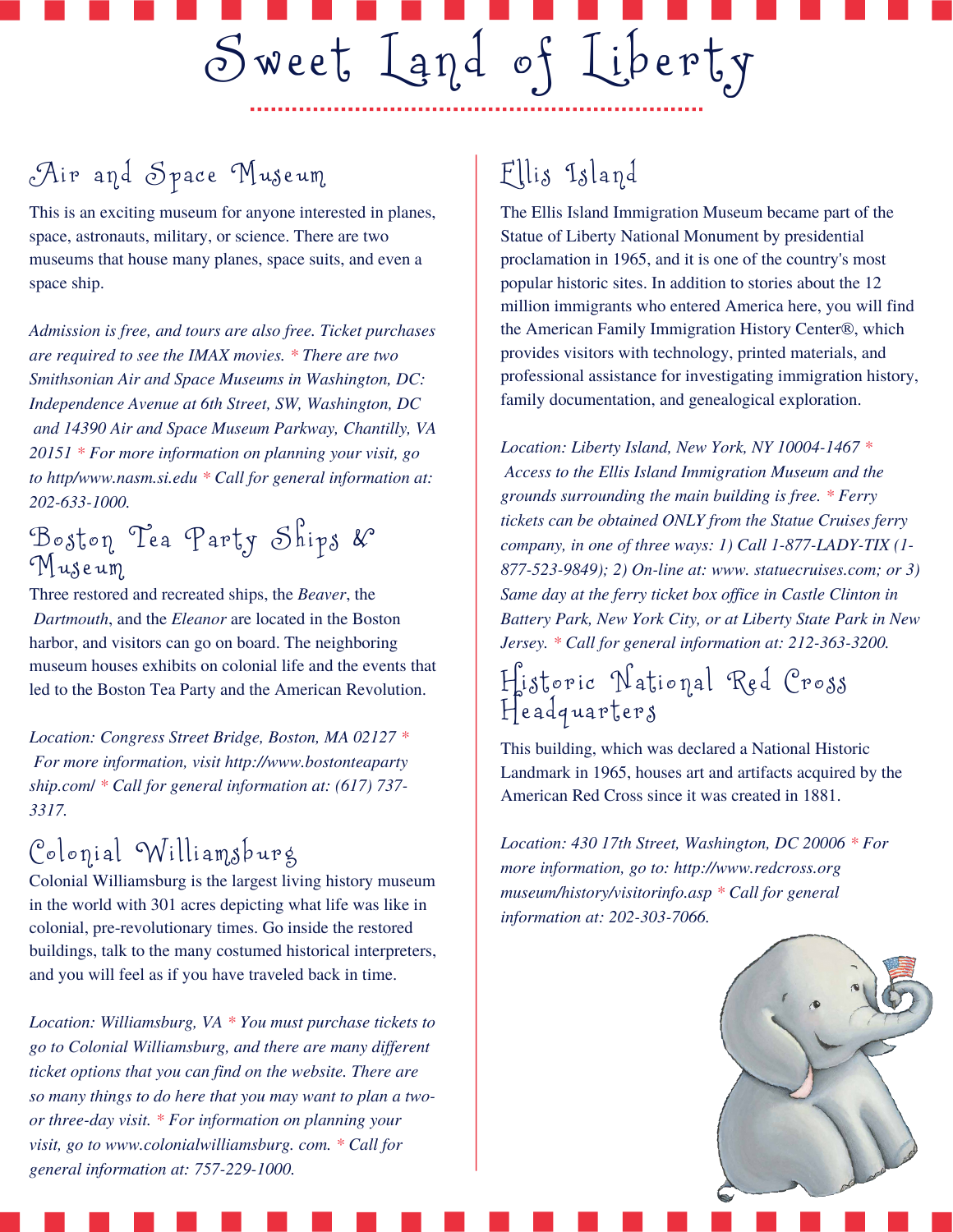# Independence Hall, Philadelphia

Independence Hall is where America's founding fathers came together to discuss declaring American independence from Great Britain. In 1776, they signed the Declaration of Independence here, and after the Revolutionary War, they came back to Independence Hall to create one of the most important documents ever written: The Constitution. When you visit, you can go inside Independence Hall to see where these historic events took place, and you can walk across the street to see the Liberty Bell or the Constitution Center.

*Location: Independence Visitor Center, 525 Market Street, Philadelphia, PA \* It is best to park at the Independence Visitor Center's underground parking garage, located on the east (left) side of 6th Street between Arch and Market Streets. \* Tickets are required to go inside Independence Hall. For tickets call 1-877-444-6777 or visit www.recreation.gov \* For more information on planning your visit, go to http://www.nps.gov/inde/planyour visit/index.htm \* Call for general information at: 215-965- 2305.*

#### Iwo Jima Memo r i a l

Iwo Jima, Japan was the site of a very severe World War II battle, which became immortalized with a photograph taken of Marines raising the American flag above the destruction of the battle. A life-sized statue honoring the United States Marines and depicting this moment can be seen at the Iwo Jima Memorial in Arlington, VA.

*Location: Marshall Drive, Arlington, VA \* This memorial is free and open daily, but you may want to visit when the Marine Corps presents the Marine Sunset Review Parade on Tuesdays from 7:00 to 8:30 PM, May through August.*

## Kennedy Space Center

Sweet Land of Liberty

IThis is the location where space ships blast off. When you visit, you can get behind-the-scenes tours of the space center, take a ride in the flight simulator, and feel as if you are witnessing the Apollo moon program first-hand.

*Location: SR 405, Kennedy Space Center, FL \* The admission price is \$43 for adults / \$33 for children (ages 3-11), plus tax. Kennedy Space Center admission includes IMAX® space movies, all exhibits and shows, plus the US. Astronaut Hall of Fame® and interactive spaceflight simulators. \* For more information on planning your visit, go to http://www.kennedyspacecenter. com/ \* Call for general information at: 321-449-4444.*

Laura Ingalls Wilder Historic Home and Museum (author of Little House on the Prairie)

The museum exhibits include artifacts that span over a century of the pioneering history described in Laura Ingalls Wilder's famous "Little House on the Prairie" books.

*Location: 3068 Highway A, Mansfield, MO 65704 \* For more information, visit http://www.lauraingallswilder home.com \* Call for general information at: 417-924-3626.*

# Library of Congress

This is the official library for the United States Congress. Built in 1800, the Library of Congress is the largest library in the world. Anyone can visit, but only congressmen, Supreme Court justices, and other important elected officials are able to check out books.

*Location: 10 First Street, SE, Washington, DC \* The closest public transportation Metro stop is Capitol South on the Orange line. The library is across the street from the Capitol and next door to the Supreme Court. \* There is no charge to visit the Library of Congress, and free tours are of ered. Visit http://www.loc.gov/index.html for more information. \* Call for general information at: 202- 707-9779.*